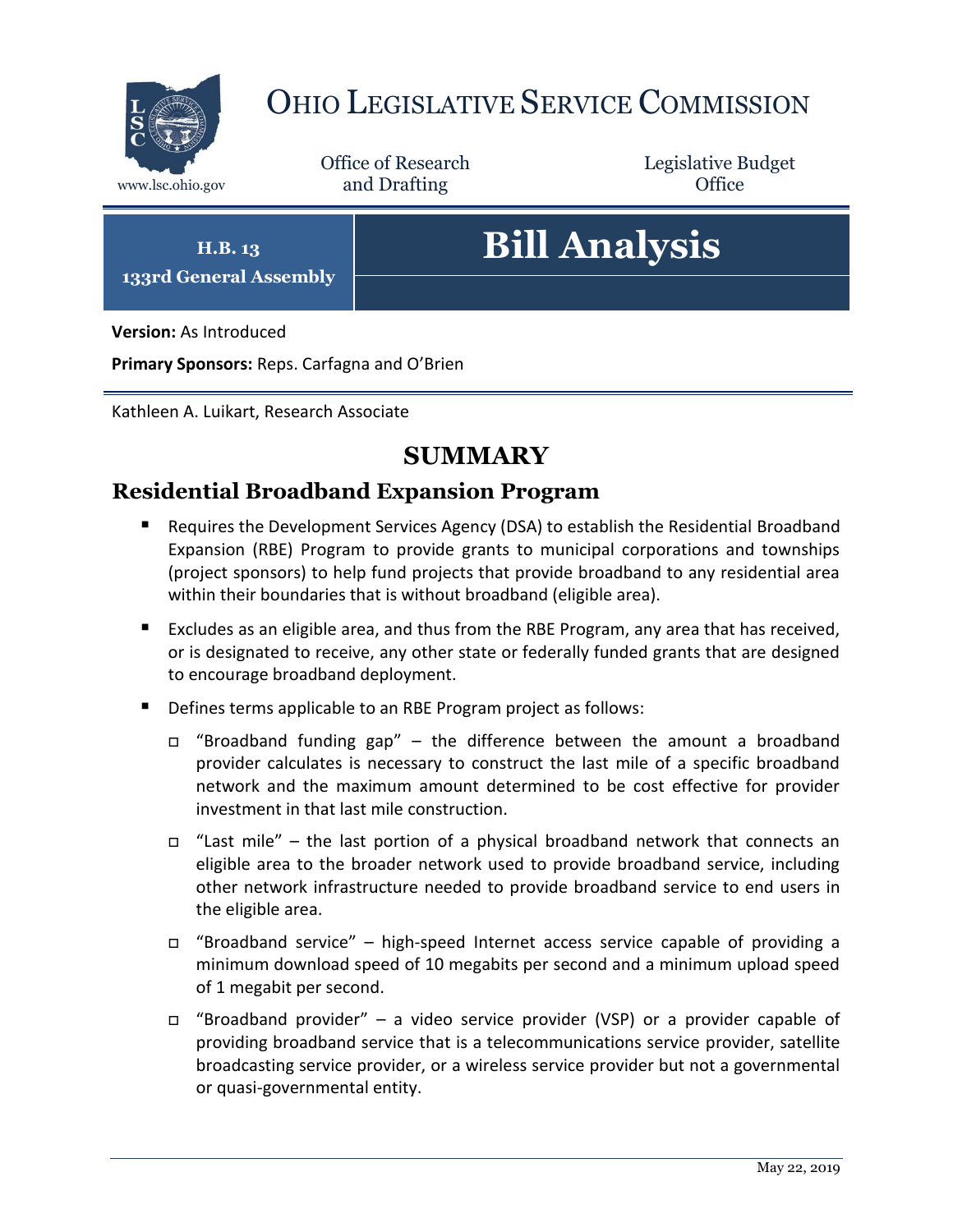# **Broadband funding gap**

- Requires that for a project to proceed the broadband funding gap for each project must be funded.
- Requires one-third of the broadband funding gap to be funded with RBE Program grants awarded by DSA and the remaining two-thirds to be funded with funds from a project sponsor and possibly the county in which the project is located in a proportion agreed to by the project sponsor and county.
- Permits a project sponsor and county to pay its share of the broadband funding gap through general revenue funds or other discretionary funds of, or property tax assessments made by, the municipal corporation, township, or county; contributions; or other grants not from any other state or federal broadband expansion fund.

### **Project sponsor process**

- Requires a project sponsor to:
	- Identify an eligible area within municipal corporation or township boundaries;
	- $\Box$  Develop competitively neutral technical project requirements, including that the project be capable of providing broadband service within two years after DSA approval;
	- Determine the availability of sufficient project funds from the project sponsor and county;
	- $\Box$  Issue a request for proposals (RFP) and conduct a competitive sealed proposal process to select a broadband provider.

# **Competitive selection process**

- Requires a project sponsor to include the project requirements in an RFP it issues and to provide notice of the RFP according to municipal and township procedures.
- **Specifies that each competitively sealed proposal must be sent to the project sponsor,** opened publicly in the presence of a representative of the county auditor, and, to be valid, certified by the representative.
- Requires broadband providers responding to an RFP to include certain information in their proposals such as whether the provider will use wired, wireless, or satellite technology for the project; project download and upload speeds; customer service policies; and the broadband funding gap acceptable to the provider.
- **Permits a project sponsor to require proposals to include a performance bond, letter of** credit, or other financial assurance to assure construction of the project's broadband infrastructure.
- **Permits, during the RFP process, discussions with eligible broadband providers to ensure** full understanding of, and responsiveness to, project requirements and includes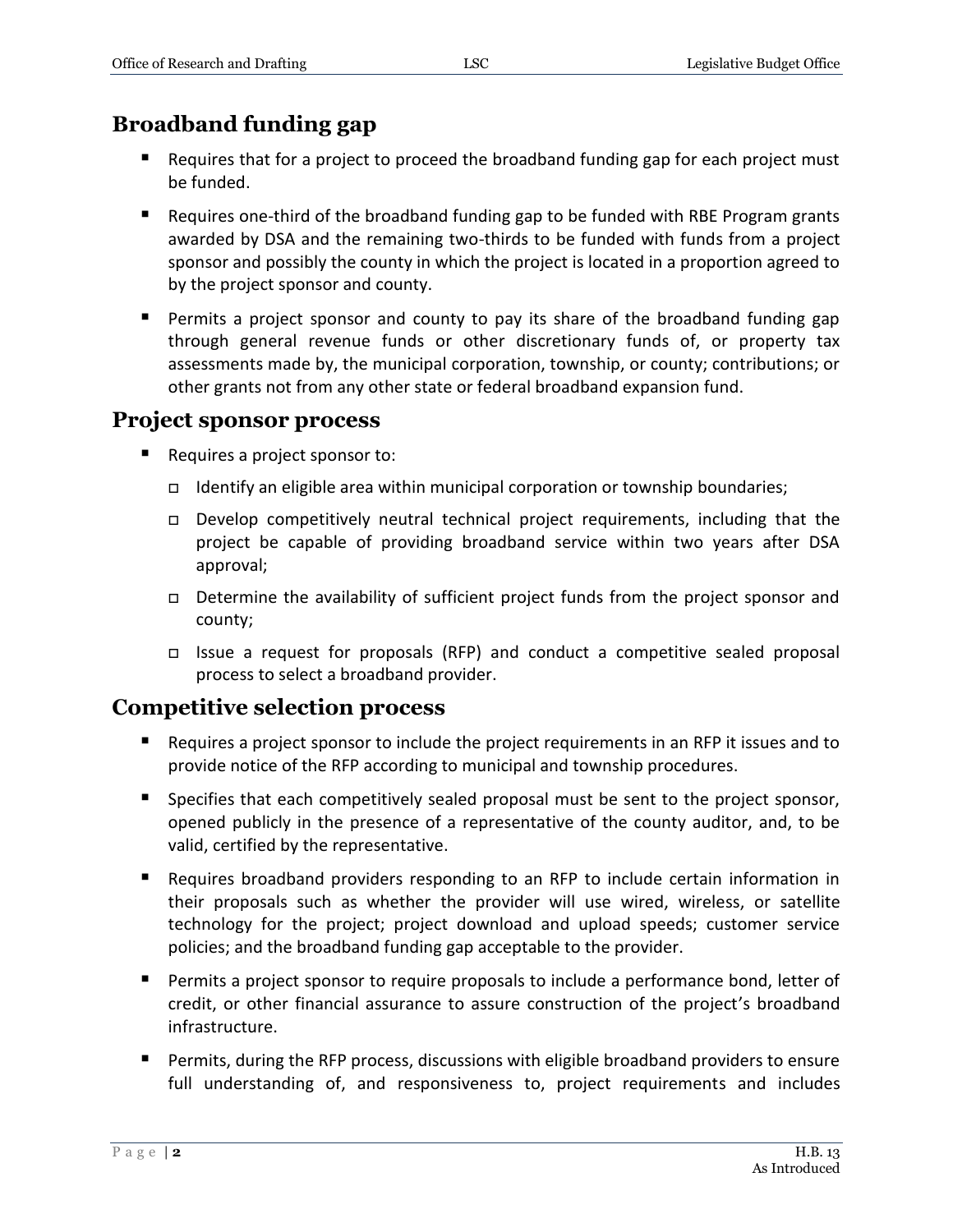provisions to ensure fair and equal treatment of providers and prohibit disclosure of proposal information to competing providers.

 Specifies when proposals, and related documents submitted with them, may or may not be made available for public inspection and copying.

# **Project agreement requirements**

- Permits a project sponsor to enter into an agreement with the selected broadband provider that specifies, among other requirements, that the provider must construct and install last mile broadband infrastructure to the specified eligible area.
- **Specifies that the agreement is subject to the approval of the project sponsor's** legislative authority and contingent upon the distribution of approved broadband funding gap funds.
- **Prohibits an agreement from regulating the rates, terms, and conditions of broadband** service, requiring a pricing commitment, or requiring open access to the network.
- After terms of an agreement are established, requires a project sponsor to develop a project plan that includes a description of the eligible area, the amount of the broadband funding gap, and copies of the agreement with the broadband provider, the RBE DSA application, and the written proposal requesting county funds.

# **Review by legislative authority**

**Requires the project sponsor's legislative authority to review the project agreement and** plan, approve or reject them within 90 days, and upon approving them, adopt an ordinance or resolution authorizing the project sponsor to enter into the agreement and to submit an application to DSA and a fund request to the appropriate county.

# **Request for county funds**

- Upon approval of the legislative authority, requires the project sponsor to submit a request for county funds that is equal to the county's share of the project's broadband funding gap to the board of county commissioners of the county in which the project is located.
- **E** Requires the board of county commissioners to approve or reject the request for funds within 90 days of receiving the request and, if approving the request, to do so by adopting a resolution or a memorandum of understanding that authorizes the distribution of the funds to the project sponsor.

# **Challenges**

**Allows a broadband provider to challenge the RFP for an RBE project in writing within** five days of the RFP notice and requires the challenge to demonstrate that the RFP will not provide broadband service or serve an eligible area.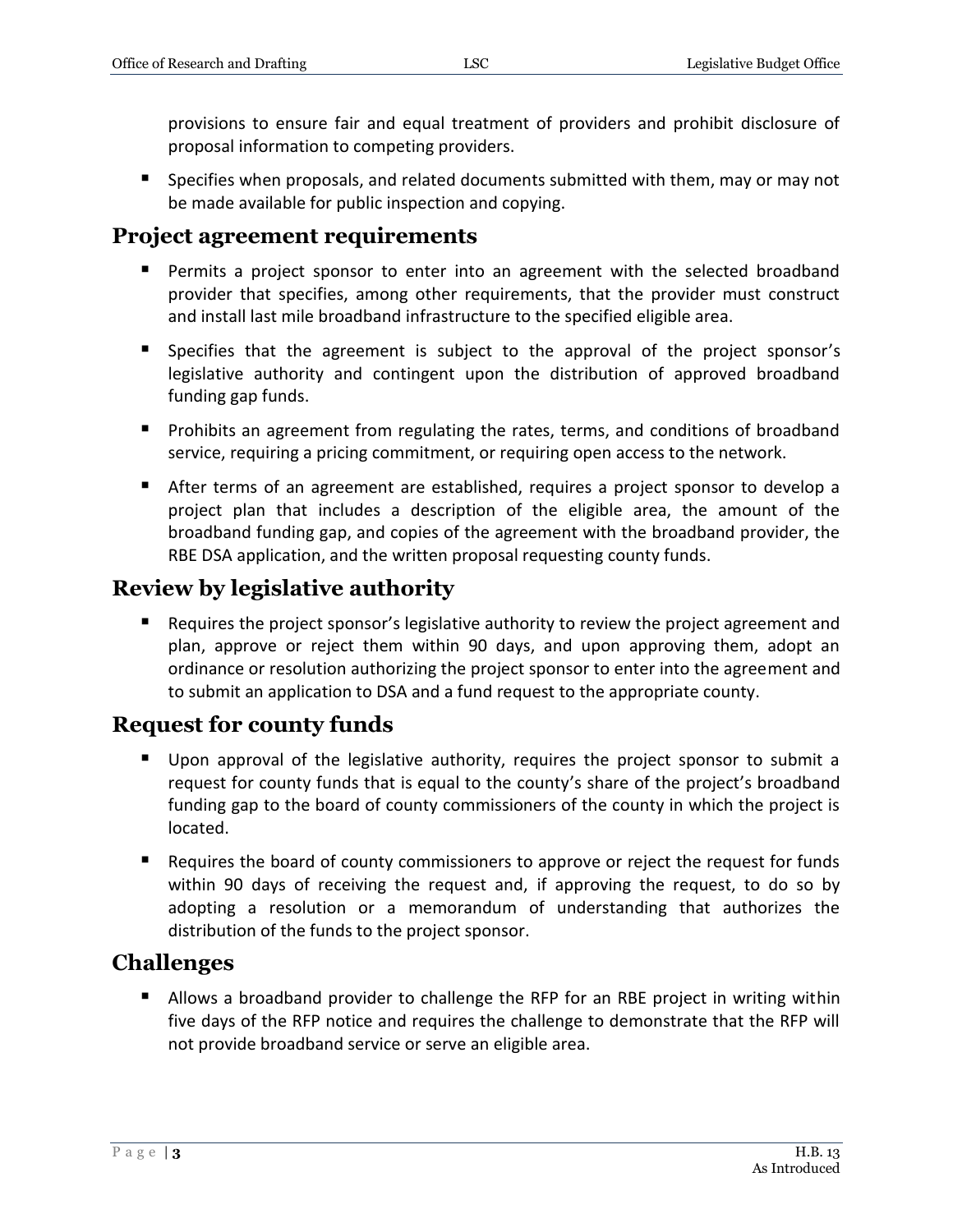- **Specifies that, after reviewing a challenge, the project sponsor's legislative authority** may (1) withdraw the RFP and issue a new RFP or (2) accept the current RFP and proceed with the process to select a broadband provider for the project.
- Allows a broadband provider to challenge the selection of a provider for a project in writing before the end of the legislative authority's 90-day project approval period and requires the challenge to demonstrate that it will not provide the broadband service described in the proposal or serve an eligible area.
- **Specifies that the project sponsor's legislative authority may (1) reject the challenge, (2)** reject the proposal and issue a new RFP or allow the broadband providers to amend their proposals and resubmit them, or (3) select a different provider with a competing proposal to the one challenged.

# **DSA application process**

- Requires the Director of Development Services to accept applications from project sponsors each fiscal year, review each application within 60 days, and fund applications on a first-come, first-served basis until all program funds for the fiscal year are awarded.
- **Permits a project sponsor to complete and refile its application upon receiving notice** from the Director that it is incomplete.
- **Permits a project sponsor to refile an application left pending (and therefore considered** denied) at the end of the fiscal year provided that the application is still current or has been updated.

# **DSA grant funds**

- Caps the cumulative total of all grants awarded for a biennium at \$2 million.
- Requires the Director of the Office of Budget and Management and the Director of Development Services to identify \$2 million within the DSA budget and transfer it to the Ohio Broadband Development Grant Fund created under the bill and makes an appropriation in that amount for FY 2020.

# **Broadband infrastructure ownership**

**Specifies that a broadband provider selected to provide last mile service under an RBE** Program is the sole owner of the infrastructure installed under the Program and is solely responsible for ongoing maintenance and upgrades to the infrastructure.

# **Rules and annual report**

- Requires the Director of Development Services to adopt rules for the RBE Program, including rules for an application form and application procedures.
- **Permits the Director to adopt rules (1) regarding what a program application must** include and (2) for determining under what circumstances a project may be partially funded or funded on a basis other than first come, first served.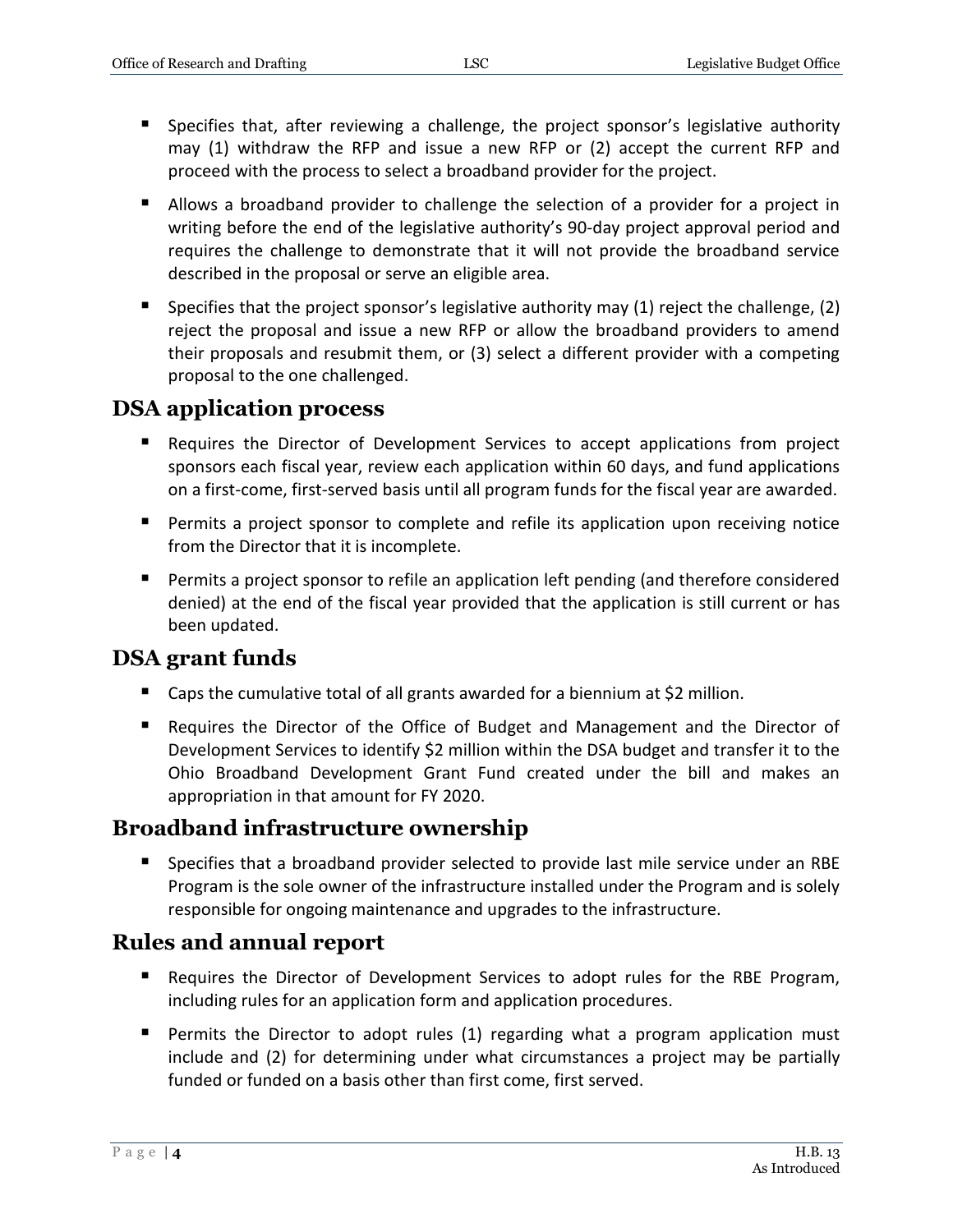Requires DSA to include certain RBE Program information in its annual report required  $\blacksquare$ under current law of all state departments.

# **TABLE OF CONTENTS**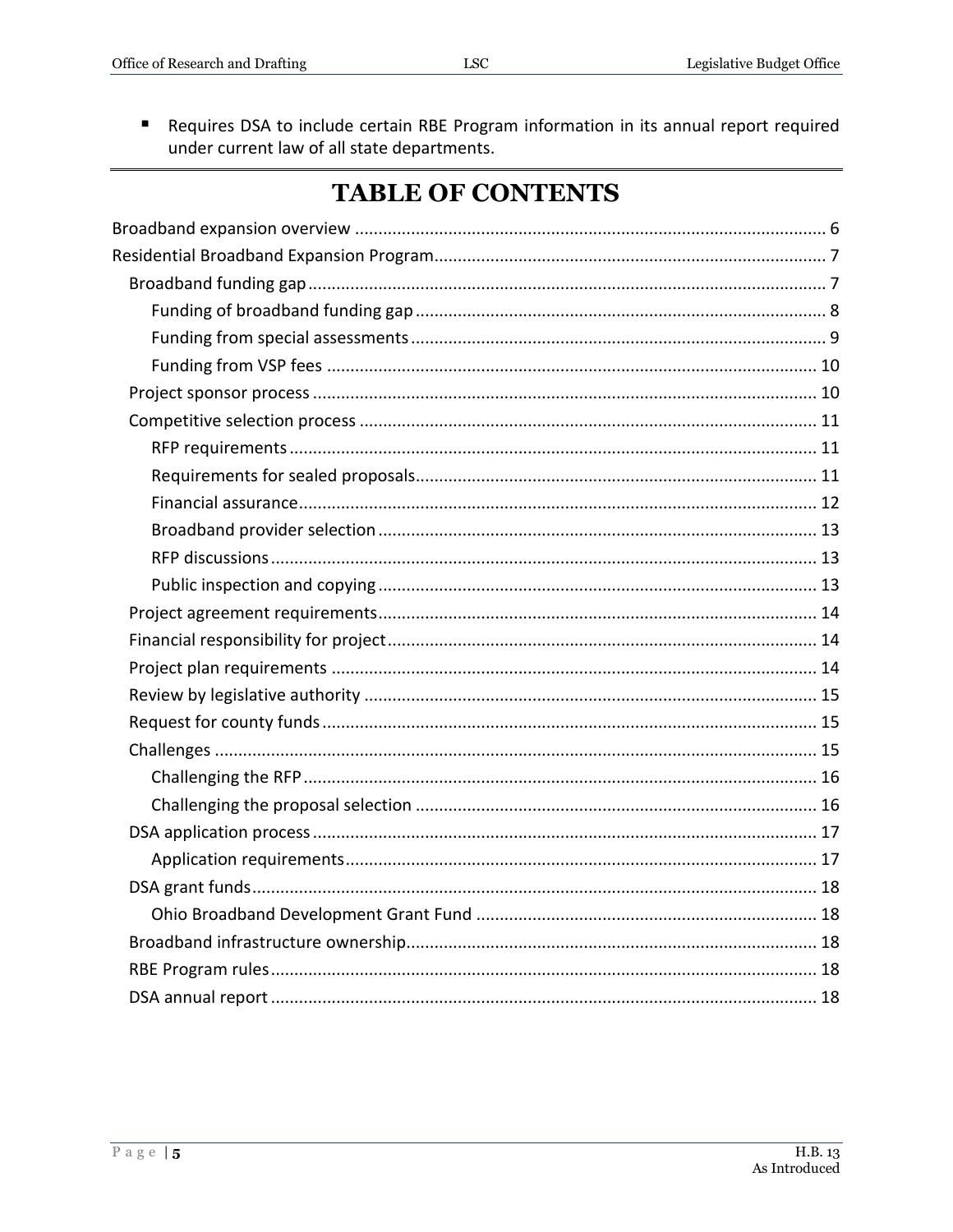# **DETAILED ANALYSIS**

### <span id="page-5-0"></span>**Broadband expansion overview**

The bill provides a process through which "project sponsors," defined as municipal corporations and townships applying for funding under the bill, may obtain grants for projects to expand broadband service to a residential area within their borders that is without access to broadband service ("eligible area"). However, the bill's funding cannot be used to expand broadband service in any area that has received, or is designated to receive, funds from any other state or federally funded broadband deployment grant program.<sup>1</sup> Under the bill, responsibility for funding a project is shared between broadband providers and project sponsors. A "broadband provider" is one of the following:

- A video service provider (VSP) authorized to provide video programming over wires or cables located at least in part in public rights-of-way, including Internet protocol or any other technology, under Ohio's Video Service Authorization (VSA) law;
- A provider that is capable of providing broadband service and is a telecommunications service provider, satellite broadcasting service provider, or a wireless service provider but is not a governmental or quasi-governmental entity.<sup>2</sup>

The project sponsor must select a broadband provider through a competitive sealed proposal process and, with the selected provider, determine the cost of the project and how much of that amount the provider is willing to invest. The cost difference between the provider's proposed investment and the total cost to complete the project is what the bill seeks to help fund. $3$ 

Under current law, "telecommunications service" is the offering of telecommunications (which is the transmission of information of the user's choosing without change in the form or content of the information as sent and received) for a fee directly to the public regardless of the facilities used. "Satellite broadcasting service" is the distribution or broadcasting of programming or services by satellite directly to the subscriber's receiving equipment without the use of ground equipment, except the subscriber's receiving equipment or equipment used in the uplink process to the satellite.<sup>4</sup> A "wireless service provider" is a facilities-based provider of wireless service to one or more end users in Ohio. "Wireless service" is a federally licensed commercial mobile service as defined in federal law and commercial mobile radio service limited to mobile telephone, mobile cellular telephone, paging, personal communications

 $3$  R.C. 122.09(A) and 122.096(A).

 $<sup>1</sup>$  R.C. 122.09(D) and (F).</sup>

 $2^2$  R.C. 122.09(B); R.C. 1332.21, not in the bill.

 $^4$  R.C. 122.09(B)(1)(b)(i) and (ii), (G) and (H); R.C. 5739.01 and 47 U.S.C. 153, not in the bill.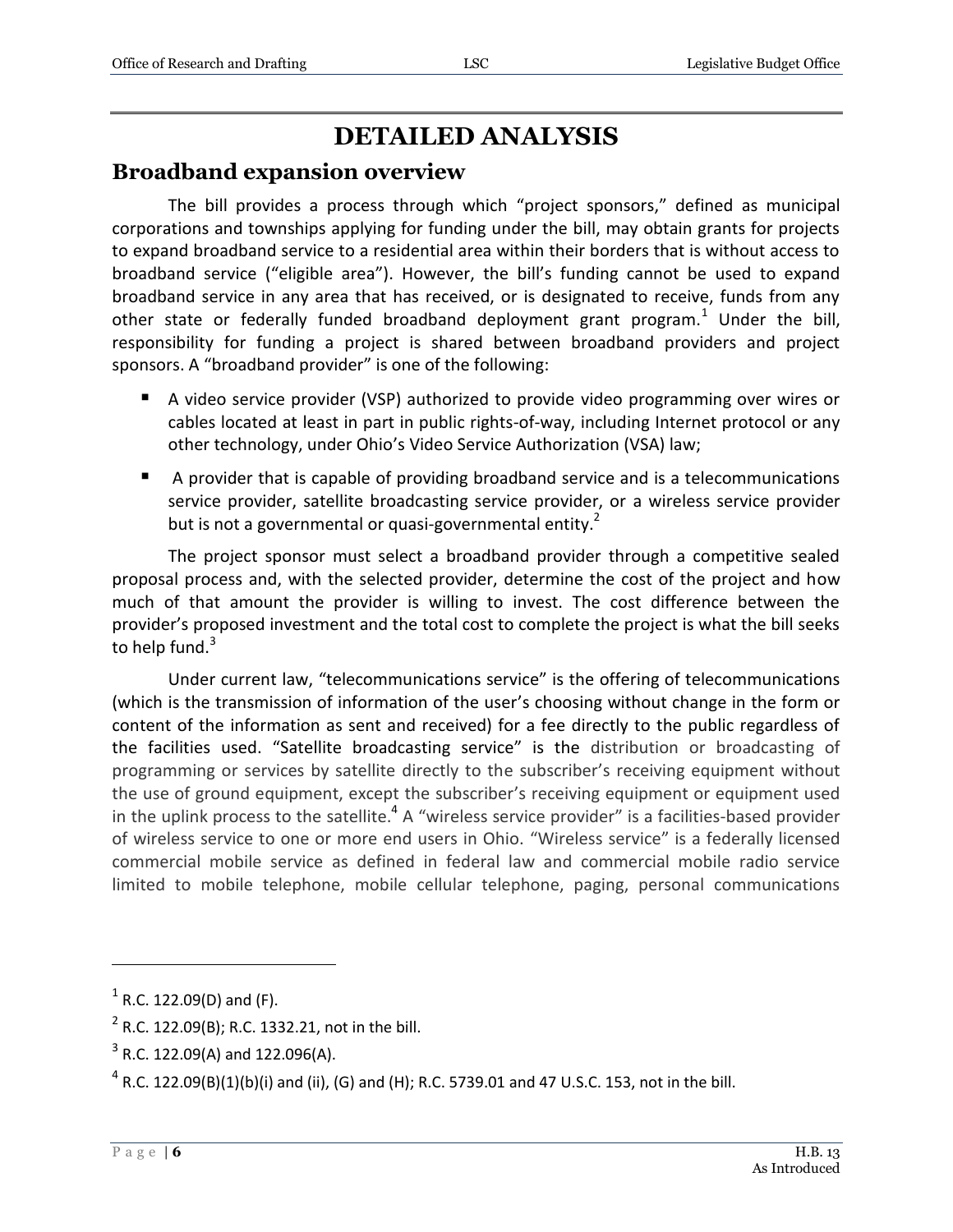services, and specialized mobile radio service provided by a common carrier in Ohio, excluding fixed wireless service.<sup>5</sup>

# <span id="page-6-0"></span>**Residential Broadband Expansion Program**

The bill requires the Development Services Agency (DSA) to establish a Residential Broadband Expansion (RBE) Program and award grants to assist with the expansion of broadband service to residential areas within municipal corporations or townships where broadband service is not available.<sup>6</sup> Municipal corporations and townships, as projects sponsors, may expand broadband service to eligible areas of their jurisdictions by applying for, and participating in, the RBE Program. The grants are to fund projects to construct and install broadband service at the speed standards set by the bill.<sup>7</sup>

Under the bill, "broadband service" is high-speed Internet access service capable of providing a minimum download speed of 10 megabits per second and a minimum upload speed of 1 megabit per second.<sup>8</sup>

### <span id="page-6-1"></span>**Broadband funding gap**

DSA grant money distributed through the RBE Program is to be used toward meeting the project's "broadband funding gap," which the bill defines as the difference between the total amount of money a broadband provider calculates is necessary to construct the last mile of a specific broadband network and the total amount of money that the provider has determined is the maximum amount of money that is cost effective for the provider to invest in last mile construction for that network. "Last mile" refers to the last portion of a physical broadband network that connects an eligible area to the broader network used to provide broadband service, including other network infrastructure needed within the eligible area to provide broadband service to end users in the eligible area.<sup>9</sup>



 $\overline{a}$ 

 $^{9}$  R.C. 122.09(A) and (E).

 $^5$  R.C. 122.09(B)(1)(b)(iii); R.C. 4927.01, not in the bill.

 $<sup>6</sup>$  R.C. 122.091.</sup>

 $7$  R.C. 122.092 and 122.097(A)(3).

 $^8$  R.C. 122.09(C).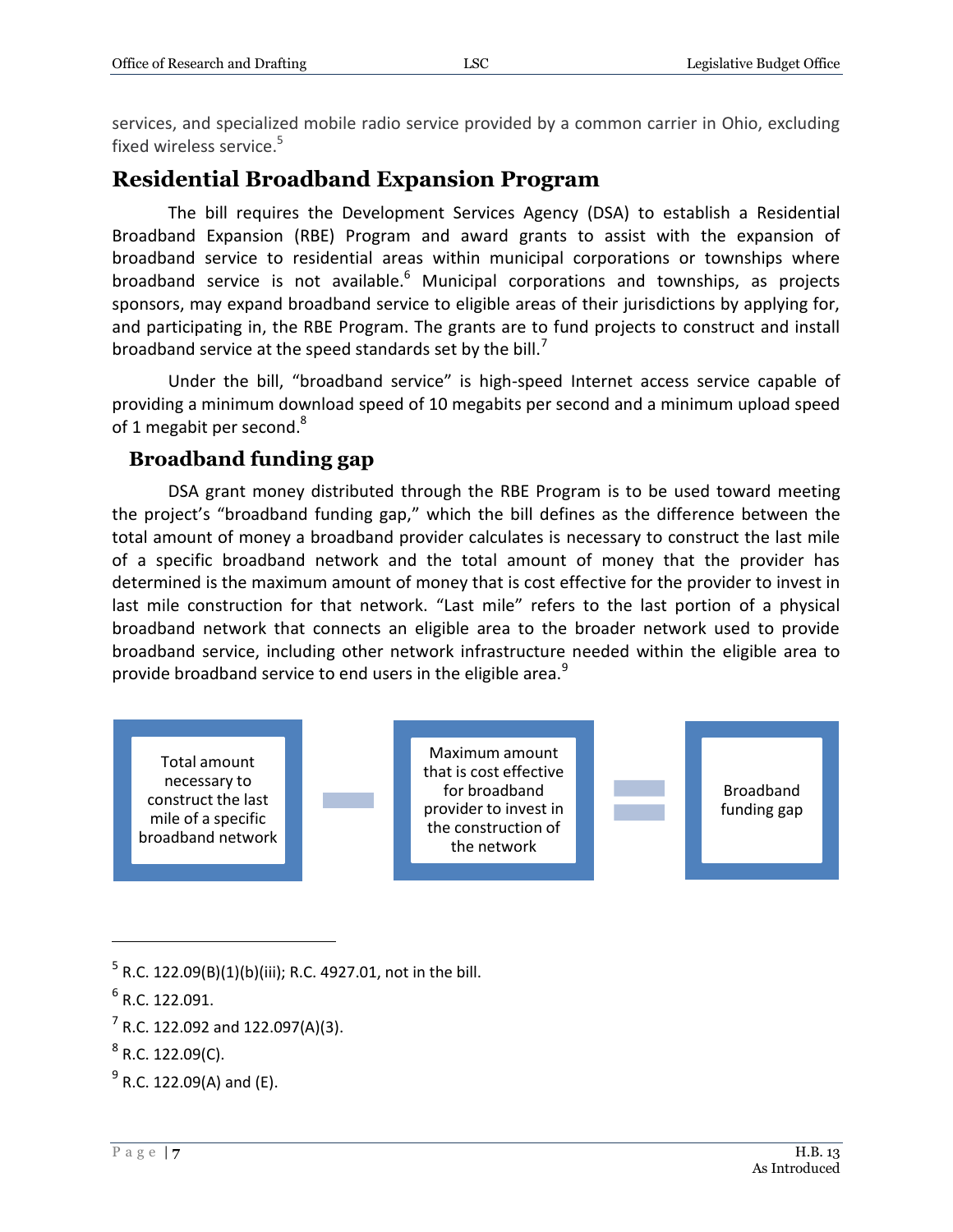## **Funding of broadband funding gap**

<span id="page-7-0"></span>No residential broadband expansion project may proceed unless funding equal to the amount of the broadband funding gap has been approved. The bill requires the broadband funding gap to be funded as shown in the pie chart below:



One-third of the project's broadband funding gap must come from DSA RBE grants. The remaining two-thirds share of the broadband funding gap that is not paid by DSA grant must be funded by the project sponsor and possibly the county in which the project is located.<sup>10</sup>

The bill requires the project sponsor and county share to be in proportions proposed by the project sponsor and agreed to by the legislative authority of the project sponsor and the board of county commissioners.<sup>11</sup> However, if a project sponsor funds the remaining two-thirds share of the project's broadband funding gap in its entirety, the board of county commissioners is not required to agree to the project funding or adopt the resolution or memorandum of understanding required to approve county funding for the project (discussed below under "**Request for county funds**").<sup>12</sup>

Under the bill, a project sponsor and county may fund their share of the broadband funding gap from the following sources in any combination:

 $10$  R.C. 122.096.

 $11$  R.C. 122.096(A)(2)(a).

 $12$  R.C. 122.096(A)(2)(b) and 122.0916.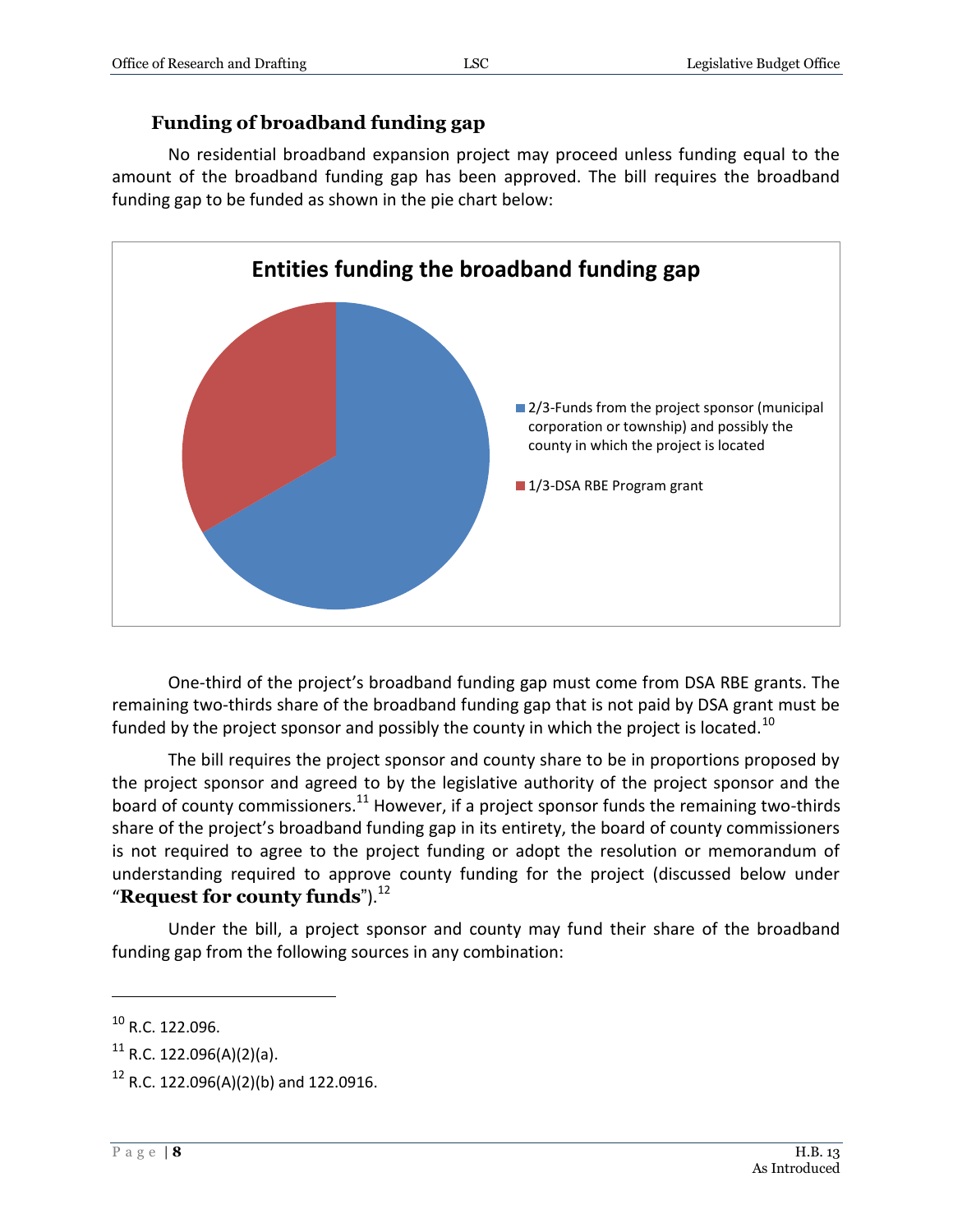- General revenue funds and other discretionary funds of the municipal corporation, township, or county;
- Contributions from individuals, organizations, or companies;
- **Property tax assessments;**
- $\blacksquare$  Other grant funds.<sup>13</sup>

The amount the project sponsor's legislative authority and the board of county commissioners agree to pay for the two-thirds portion of the broadband funding gap cannot be funded out of funds from any broadband expansion grant from the Connect America Fund or any other state or federal broadband expansion funds.<sup>14</sup> The Connect America Fund is a Federal Communications Commission program to expand access to voice and broadband services where they are not available. The program provides funding to local telephone companies to subsidize the cost of providing the broadband services.<sup>15</sup>

#### **Funding from special assessments**

<span id="page-8-0"></span>The bill permits municipal corporations, townships, and counties to levy special assessments if a broadband expansion project agreement is signed and approved under the bill. Under the bill, a special assessment may be levied upon residential property within the municipal corporation, township, or county to provide the project sponsor or county share of funding for the project. Assessments may only be levied on the property that is within the eligible area and is the subject of a project.<sup>16</sup>

Before adopting the resolution for such an assessment, the township or county must send written notice of the assessment to the affected property owner stating the estimated assessment. The bill provides a procedure for a property owner to file a written objection with the board of township trustees or the board of county commissioners as appropriate within two weeks after the assessment notice was mailed. The board must review the written objection and may revise the estimated assessment before adopting the resolution authorizing it. The property owner may go to court to appeal the final assessment for the property levied in the resolution.<sup>17</sup>

County and township assessments must be at a rate that will produce a total assessment that is not more than the county's or project sponsor's share of the project funding. The board must certify the amounts to be levied upon each affected property to the county

 $^{13}$  R.C. 122.096(B)(1).

 $14$  R.C. 122.096(B)(2).

<sup>15</sup> "Connect America Fund Phase II FAQs," Federal Communications Commission, available at: <https://www.fcc.gov/consumers/guides/connect-america-fund-phase-ii-faqs> (last visited on May 22, 2019).

 $16$  R.C. 122.096(B)(1)(d), 303.251, 505.881, and 727.01.

 $17$  R.C. 303.251(A) and 505.881(B).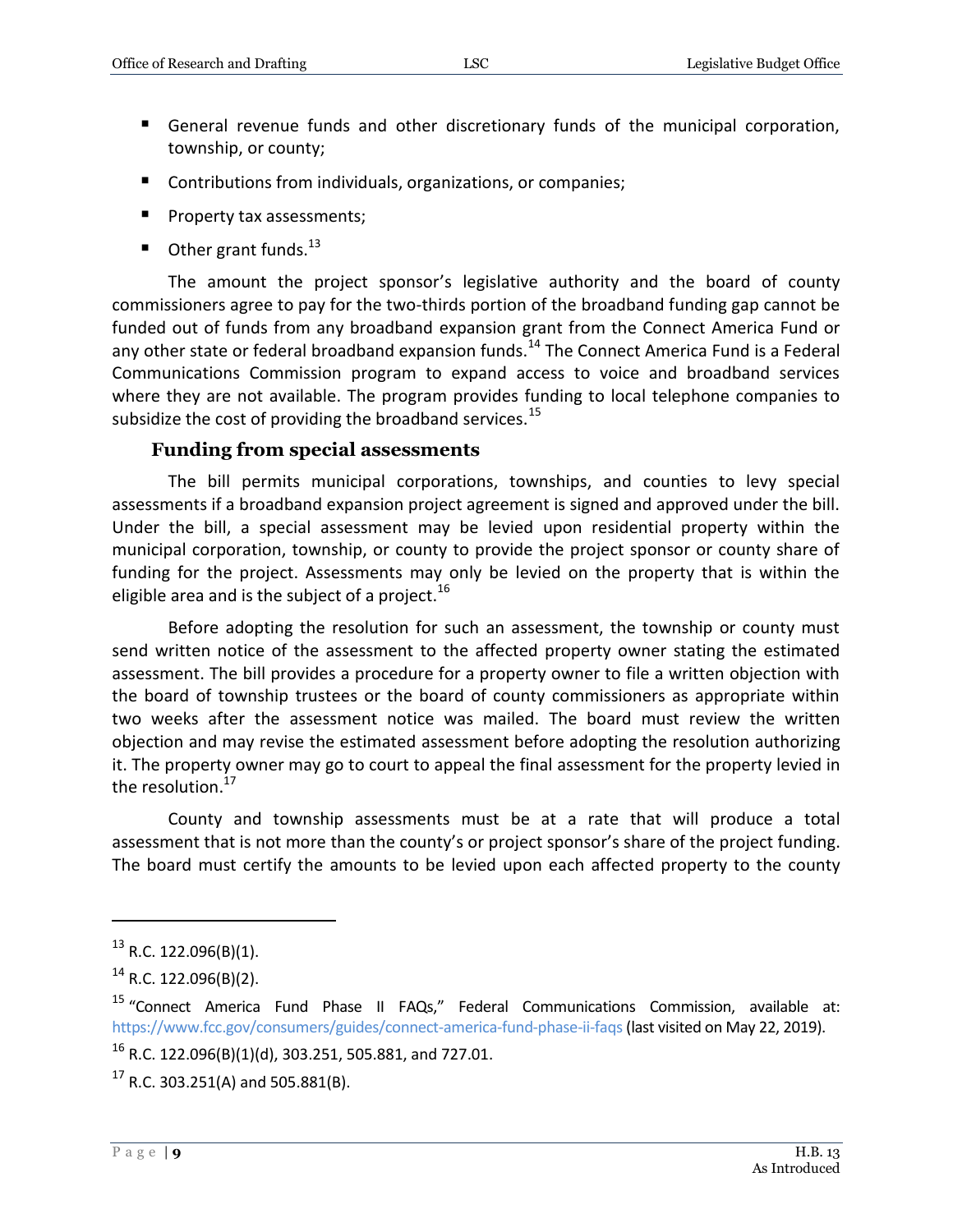auditor, who shall enter the amounts on the tax duplicate for collection by the county treasurer in the same manner as the collection of taxes on real property. The assessments, when collected from property owners, must be paid into a special fund in the county treasury created for funding a residential broadband expansion project located in the township or county. The money from the fund may only be used for the purposes for which the assessments were levied. $18$ 

Assessments to property in a municipal corporation that are permitted under the bill are likely subject to current law provisions such as those that provide for notices of estimated assessments to be sent to affected property owners, procedures for a property owner to object to an assessment, and for hearings regarding the objection.<sup>19</sup>

The bill permits the taxing authority of the municipal corporation, township, or county to issue securities in anticipation of its levy or collection of special assessments to pay the costs of residential broadband expansion projects under the bill.<sup>20</sup>

#### **Funding from VSP fees**

<span id="page-9-0"></span>The bill specifies that if the broadband provider selected for a residential broadband expansion project is a VSP that collects and remits VSP fees to the project sponsor's legislative authority, the project sponsor may enter into an arrangement with the VSP to designate the VSP fees for payment of some or all of the project sponsor share of the broadband funding gap. The arrangement must be made with the mutual consent of the project sponsor and VSP and with the consent of the project sponsor's legislative authority.<sup>21</sup> (see "**Project agreement requirements**" below.)

The VSA law permits the quarterly collection of fees from VSPs for payment to each municipal corporation or township in which the VSP offers video service. VSPs may collect the fee from subscribers that have a service address within the municipal corporation or township.<sup>22</sup>

#### <span id="page-9-1"></span>**Project sponsor process**

The bill requires a project sponsor to complete a multi-step process before submitting an application for DSA RBE Program grant funds. First, the project sponsor must:

If Identify the eligible area of the project for which the project sponsor will apply for matching funds;

 $18$  R.C. 303.251(B) and (C) and 505.881(C) and (D).

<sup>&</sup>lt;sup>19</sup> R.C. 727.13, 727.15, 727.16, 727.17, 727.30, and 727.301, not in the bill.

 $^{20}$  R.C. 133.13.

 $21$  R.C. 122.096(C).

 $22$  R.C. 1332.32, not in the bill.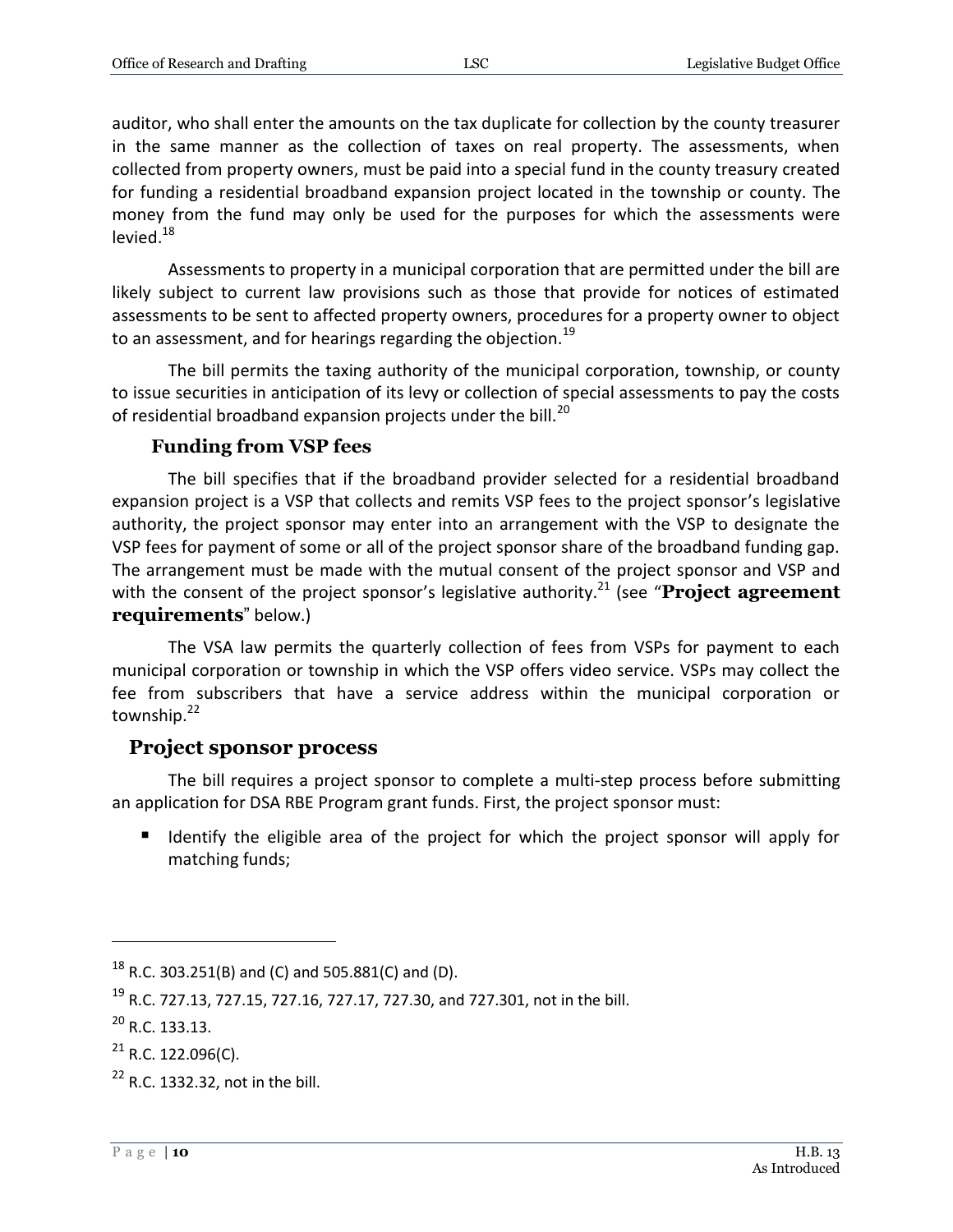- Develop competitively neutral technical requirements for the project, including the requirement that the project be capable of providing broadband service within two years from the date that DSA approves the project application;
- Conduct a competitive sealed proposal process to select a broadband provider capable of providing broadband service to the eligible area and willing to enter into an agreement with the project sponsor to construct and install the necessary broadband infrastructure for the project;
- **Determine whether the project sponsor has available sufficient project funds to fund** the project sponsor share of the broadband funding gap for the project;
- $\blacksquare$  Determine the availability of county funds for the project.<sup>23</sup>

### <span id="page-10-0"></span>**Competitive selection process**

The bill permits a project sponsor to award funding for a residential broadband expansion project to an eligible broadband provider following a competitive sealed bid proposal process under which a project sponsor makes a request for proposals (RFP). (See **COMMENT** 1.)

A sealed copy of each competitive sealed proposal must be filed with the project sponsor prior to the time specified in the RFP notice for opening proposals. All proposals must be opened publicly in the project sponsor's office at the time specified in the notice and in the presence of a representative of the county auditor. The auditor's representative must certify the opening of each proposal, and the proposal must be certified to be considered valid.<sup>24</sup>

#### **RFP requirements**

<span id="page-10-1"></span>The RFP must specify the project requirements set by the project sponsor under the bill and proposals are required to meet those requirements. The project sponsor must provide notice of the RFP in accordance with procedures adopted by the municipal corporation or township, as applicable. $^{25}$ 

#### **Requirements for sealed proposals**

<span id="page-10-2"></span>Under the bill, each broadband provider responding to an RFP must submit a sealed proposal to the project sponsor. The proposal must include the following:

- A description of, or documentation demonstrating, the provider's managerial and technical expertise and experience with broadband service projects;
- Whether the provider plans to use wired, wireless, or satellite technology to complete the project;

 $^{23}$  R.C. 122.097.

 $24$  R.C. 122.098(A) and (G).

 $^{25}$  R.C. 122.098(B) to (D).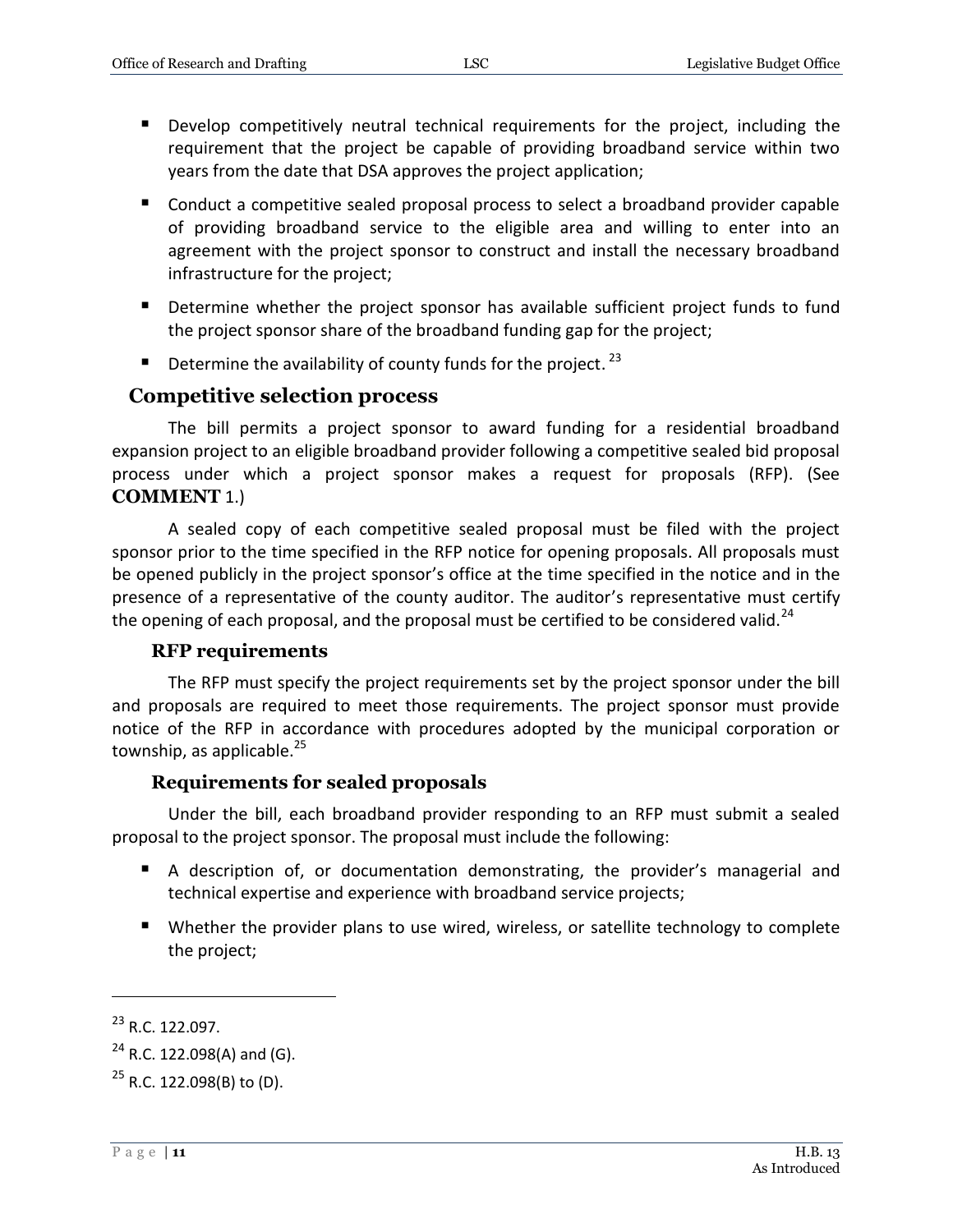- A description of the scalability of the project;
- The megabit-per-second broadband download and upload speeds planned for the project;
- A description of the provider's customer service capabilities, including any locally based call centers or customer service offices;
- A copy of the provider's general customer service policies, including any policy to credit customers for service outages or the provider's failure to keep scheduled appointments for service;
- An assurance that the provider will provide broadband service to all of the residences listed in its proposal;
- The length of time that the provider has been operating in Ohio;
- The broadband funding gap amount that the provider will accept to complete the project;
- **Proof that the provider has the financial stability to complete the project (a provider** may meet the proof requirement by submitting with its proposal publicly available financial statements). 26

#### **Financial assurance**

<span id="page-11-0"></span>The bill permits a project sponsor to require that all proposals submitted in response to an RFP be accompanied by a performance bond, letter of credit, or other financial assurance in order to assure construction of the project's broadband infrastructure. The bond, letter of credit, or assurance must be acceptable to the legislative authority of the project sponsor. The bill requires the bond, letter of credit, or assurance to be in the sum, and with the sureties, that the legislative authority prescribes and to be made payable to the municipality<sup>27</sup> or township. as applicable.

The bond, letter of credit, or assurance may include the condition that the provider, $^{28}$  if selected, will faithfully execute the terms of the agreement with the project sponsor and complete the project. Under the bill, the bond, letter of credit, or assurance is no longer required after project construction is complete.<sup>29</sup>

 $\overline{a}$ 

 $^{29}$  R.C. 122.0910.

 $^{26}$  R.C. 122.099.

 $27$  A technical amendment may be needed to change the word "municipality" to "municipal corporation" in line 312 of the bill.

<sup>&</sup>lt;sup>28</sup> A technical amendment may be needed to add the word "broadband" before "provider" in line 314 and before "providers" in line 444 of the bill.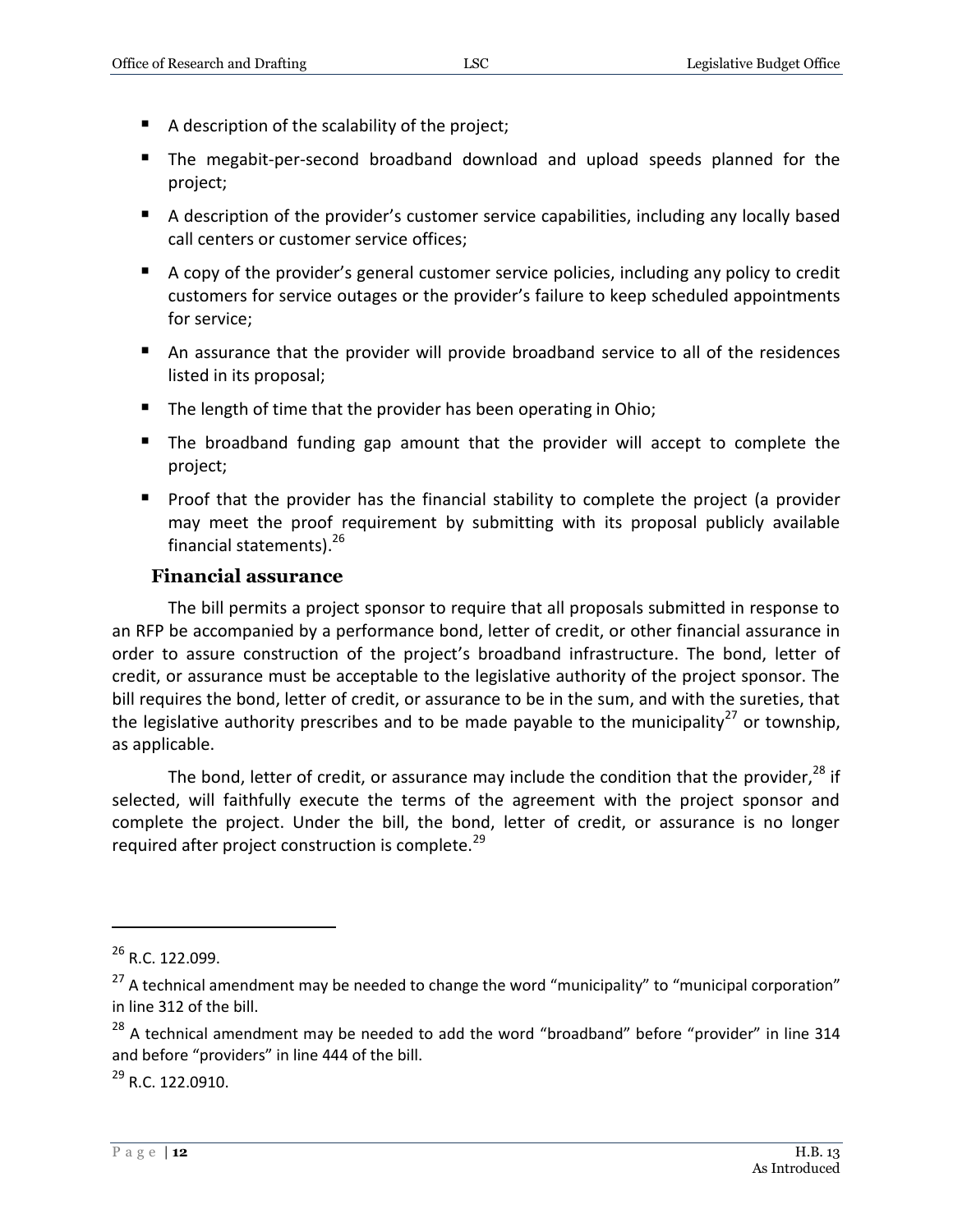#### **Broadband provider selection**

<span id="page-12-0"></span>Next, upon receiving the proposals, the project sponsor must analyze them, select the proposal that best meets the RFP's requirements, and award the project to the broadband provider that submitted that proposal. The bill permits the project sponsor when analyzing the proposals received to consider the criteria for the RFP, in addition to the project requirements. The bill also requires the project sponsor to include in its records for a selected proposal the basis on which the project sponsor made the award.<sup>30</sup>

#### **RFP discussions**

<span id="page-12-1"></span>The bill permits discussions with eligible broadband providers who submit proposals that are "reasonably susceptible of being selected for an award" if such discussions are provided for in the RFP or in the procedure adopted by the project sponsor's municipal corporation or township. (See **COMMENT** 1.) The purpose of the discussions is to ensure full understanding of, and responsiveness to, project requirements. Presumably, the discussions would be conducted with the project sponsor. Under the bill, providers must be accorded fair and equal treatment for any opportunity for discussion about the clarification, correction, or revision of proposals. The bill prohibits disclosure of any information derived from proposals submitted by competing providers when discussions are conducted. $31$  In addition, proposals received during the RFP process must be opened so as to avoid disclosure of contents to competing providers. $32$ 

#### **Public inspection and copying**

<span id="page-12-2"></span>"To ensure fair and impartial evaluation," the bill prohibits the public inspection and copying of project proposals, and related documents submitted with them, under the Public Records Law while the project sponsor is reviewing them. The bill also prohibits public inspection and copying of proposals and related documents of a provider not selected by the project sponsor.<sup>33</sup>

After a broadband provider is selected for a project, the project sponsor must allow the provider three business days to notify the project sponsor of any information in the provider's proposal and related documents that the provider considers to be proprietary or a trade secret. Once notified, the project sponsor must redact or otherwise remove that information from the proposal and documents. After the three-day period, the proposal and documents must be available for public inspection and copying under the Public Records Law.<sup>34</sup>

 $30$  R.C. 122.098(H).

 $31$  R.C. 122.098(F).

 $32$  R.C. 122.098(E)(1).

 $33$  R.C. 122.098(E)(1) and (4).

 $34$  R.C. 122.098(E)(2) and (3).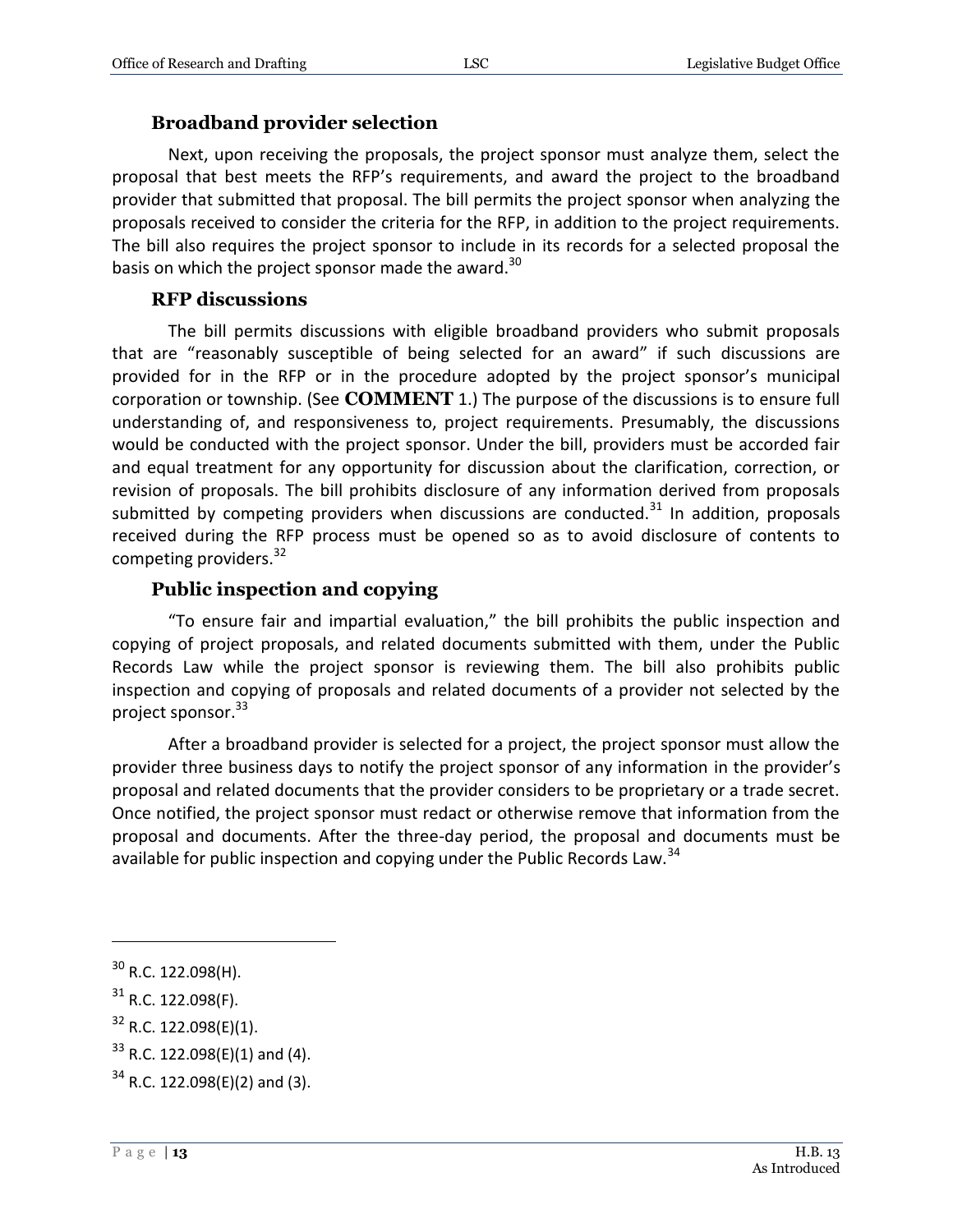#### <span id="page-13-0"></span>**Project agreement requirements**

Next, after selecting a broadband provider for its project, the project sponsor and the provider may enter into an agreement.<sup>35</sup> A project agreement is subject to the approval of the legislative authority of the project sponsor and is contingent upon the distribution of broadband funding gap funds from the sources approved for the project (see "**Funding of broadband funding gap**" above). However, the agreement is prohibited from regulating the rates, terms, and conditions of broadband service, requiring a pricing commitment, or requiring open access to the network.<sup>36</sup> (See **COMMENT** 2.)

In addition, an agreement must specify the following:

- That the provider must construct and install last mile broadband infrastructure to a specified eligible area of the municipal corporation or township, as applicable;
- That if any portion of the project sponsor's share of the project payment will be<sup>37</sup> from VSP fees, the project agreement must include a description of the payment arrangement established with the project sponsor and provider;
- That, upon completion of the project, the project sponsor must remit to the provider the broadband funding gap payment that applies to the eligible area under the project;
- That the project sponsor may negotiate and agree to alternate payment terms with a provider and that such negotiations must be done with the consent of the project sponsor's legislative authority.<sup>38</sup>

### <span id="page-13-1"></span>**Financial responsibility for project**

The bill specifies that under any alternate payment terms, unless otherwise negotiated, the project sponsor's legislative authority assumes all financial responsibility for any project costs incurred by the provider prior to completion of the project or the award of any RBE Program grant funds.<sup>39</sup> (See **COMMENT** 3.)

#### <span id="page-13-2"></span>**Project plan requirements**

Following the establishment of agreement terms, the project sponsor must develop a project plan as the next step of the process. Minimum requirements for the project plan include:

 A specific description of the eligible area to receive broadband service under the project;

<sup>&</sup>lt;sup>35</sup> R.C. 122.0911.

<sup>&</sup>lt;sup>36</sup> R.C. 122.0912.

 $37$  A technical amendment may be needed to change the words "will be" to "are" in line 331 of the bill.

 $38$  R.C. 122.0911(A) to (D).

 $39$  R.C. 122.0911(D).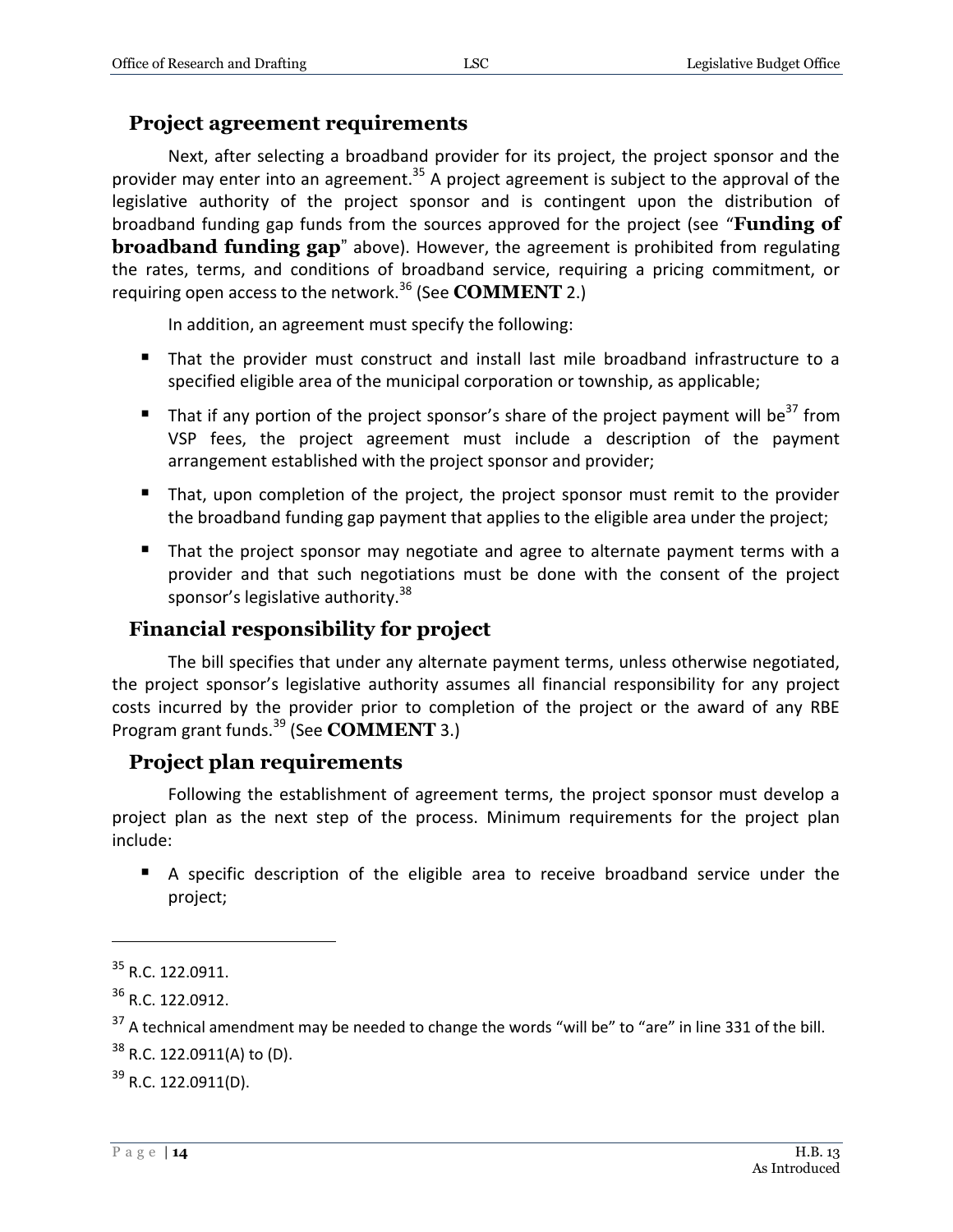- The total amount of the broadband funding gap, including the amount of funds to be provided by the project sponsor, the state, and the county in which the project is located;
- A copy of the agreement with the broadband provider for the project;
- A copy of the RBE Program application to be submitted to DSA;
- A written proposal requesting county funds from the county in which the project is located.<sup>40</sup>

# <span id="page-14-0"></span>**Review by legislative authority**

Under the bill, before a residential broadband expansion project may begin, the legislative authority must review the project agreement and project plan. The legislative authority must then, within 90 days of receiving them, approve or reject them. To approve the agreement and plan, the legislative authority must adopt an ordinance or resolution that authorizes the project sponsor to do the following:

- Enter into the project agreement with the broadband provider;
- Submit the RBE Program application to DSA;
- Submit the proposal requesting any county funds for the project to the appropriate county.<sup>41</sup>

### <span id="page-14-1"></span>**Request for county funds**

Under the next step of the process, the project sponsor, if it wants county funds for the project, must submit a proposal requesting those funds to the board of county commissioners of the county in which the project is located. The amount requested must be for the amount equal to the county's share of the project's broadband funding gap. The bill requires this to occur after the project sponsor's legislative authority approves the project agreement and plan and authorizes the next steps as described above. Within 90 days of receiving the request, the board must approve or reject the request for county funds. The board must adopt a resolution or a memorandum of understanding authorizing the distribution of the funds to the project sponsor if the board decides to approve the funding request.  $42$ 

### <span id="page-14-2"></span>**Challenges**

The bill allows a broadband provider to challenge the process for selecting a provider for a broadband expansion project at two points in the selection process – upon issuance of an RFP and after a provider has been selected.

<sup>&</sup>lt;sup>40</sup> R.C. 122.0913.

<sup>41</sup> R.C. 122.0914.

<sup>&</sup>lt;sup>42</sup> R.C. 122.0915 and 122.0916.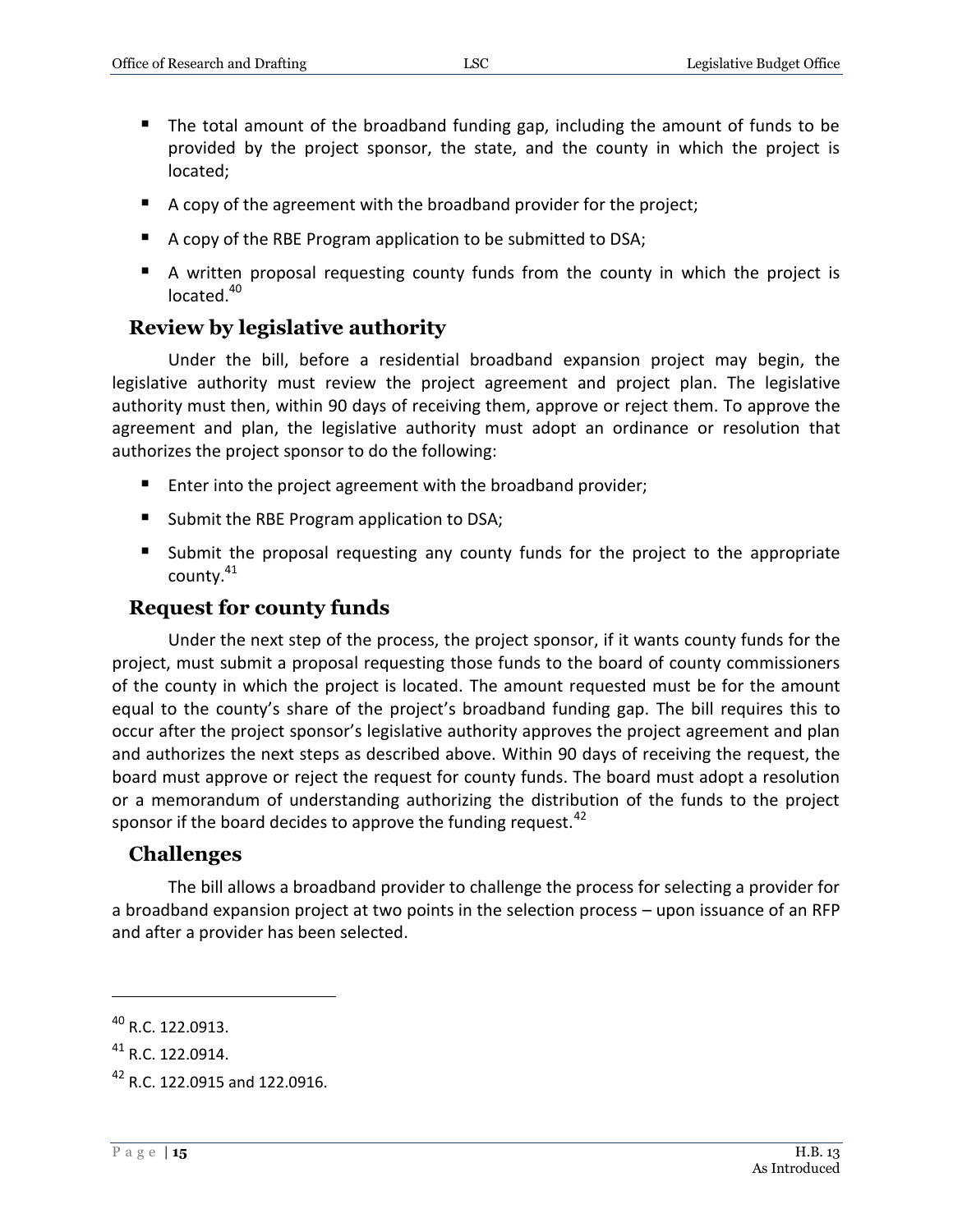## **Challenging the RFP**

<span id="page-15-0"></span>Under the bill, a broadband service<sup>43</sup> provider in or proximate to the proposed project area may submit a challenge to an RFP. This might mean that a broadband service provider must *provide service* in or proximate to the proposed project area in order to challenge, but the bill is not clear.

The challenge must be made within five business days of the RFP notice and must be submitted in writing. It must provide sufficient evidence to demonstrate that the RFP is not appropriate because it will not provide broadband service or will not serve an eligible area.<sup>44</sup> (See **COMMENT** 4.)

After reviewing a challenge to an RFP, the project sponsor's legislative authority may either (1) withdraw the RFP and issue a new one or (2) accept the current RFP and proceed with the selection process. The legislative authority's action must be by majority vote.<sup>45</sup>

# **Challenging the proposal selection**

<span id="page-15-1"></span>Under the bill, a broadband provider whose proposal was<sup>46</sup> not selected for a project may challenge the selection of the provider. The challenge must be made in writing to the project sponsor's legislative authority before the end of the 90-day period for the legislative authority to decide whether to approve or reject a project agreement and project plan (see "**Review by legislative authority**"). A copy of the challenge must be provided to the provider that was awarded the project.

A challenge must<sup>47</sup> provide sufficient evidence to demonstrate that the selection is not appropriate because the proposal will not provide the broadband service described in the proposal or serve an eligible area.<sup>48</sup>

After reviewing a challenge to a proposal selection, the project sponsor's legislative authority may, upon majority vote, (1) reject the challenge, (2) reject the selected proposal and issue a new RFP or allow the providers that responded to the RFP to amend their proposals and resubmit them, or (3) select a different provider that submitted a competing proposal to the challenged proposal.<sup>49</sup>

<sup>&</sup>lt;sup>43</sup> A technical amendment may be needed to delete the word "service" before "provider" in line 410 of the bill because the bill defines, and generally uses only, "broadband provider" and not "broadband service provider."

<sup>44</sup> R.C. 122.0917.

 $45$  R.C. 122.0918.

 $^{46}$  A technical amendment may be needed to change the word "was" to "is" in lines 426, 431, 522, and 563 of the bill.

 $47$  A technical amendment may be needed to change the word "must" to "shall" in line 432 of the bill.

<sup>48</sup> R.C. 122.0920.

<sup>&</sup>lt;sup>49</sup> R.C. 122.0921.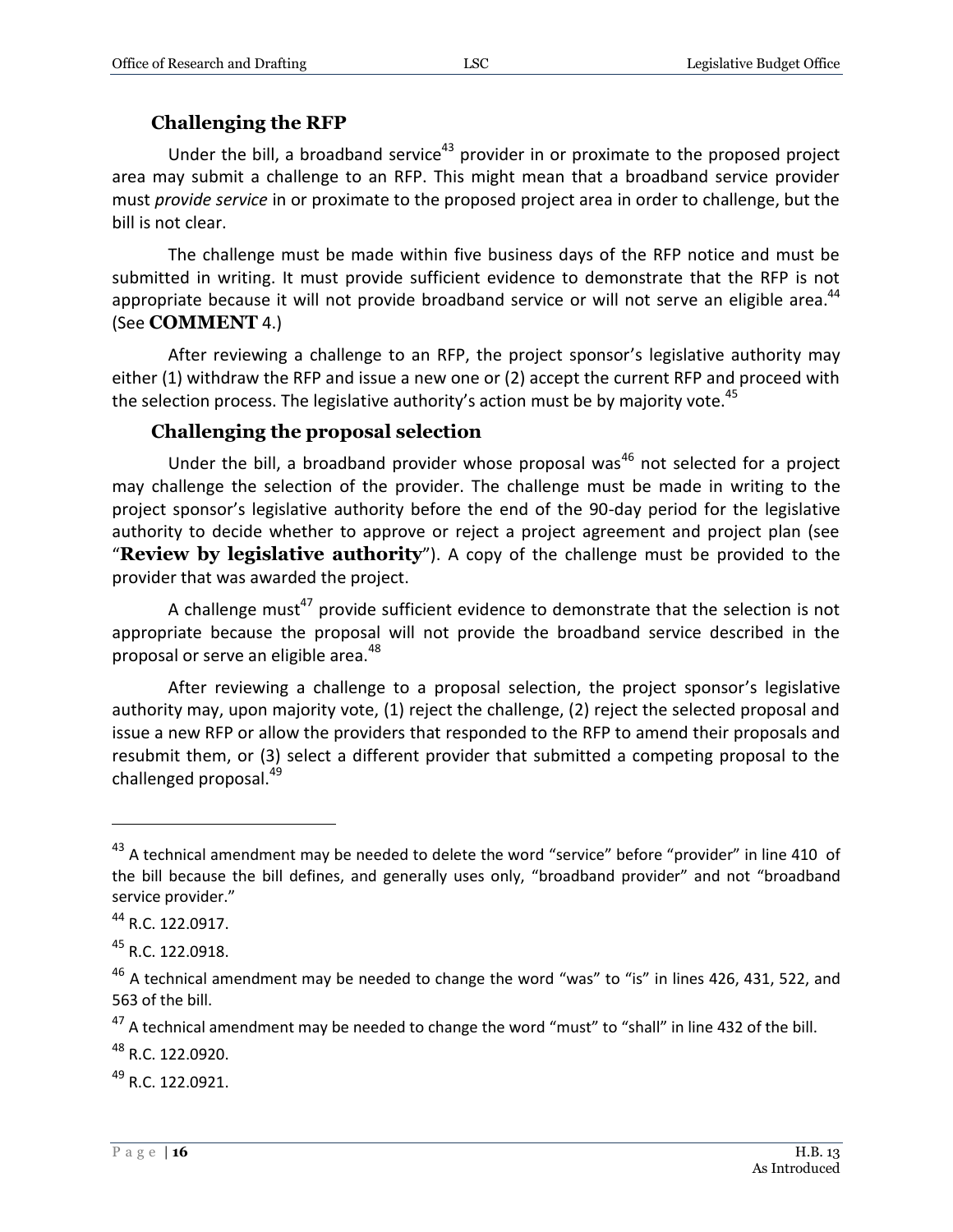### <span id="page-16-0"></span>**DSA application process**

Each fiscal year, the Director of Development Services must accept project sponsors' applications for RBE Program funding. To apply for a grant, a project sponsor must submit an application to the Director on a form that the Director prescribes. The Director must review applications in the order that they are received and approve each complete application within 60 days after receiving it. Any applications pending at the end of the fiscal year are considered denied. However, a project sponsor may refile the application in a subsequent fiscal year provided that all information is still current or has been updated.<sup>50</sup>

If an application is incomplete, the Director must notify the project sponsor and list what information is incomplete in the notification. The notification must also describe the procedure for refiling a completed application. If an application is completed and refiled by 30 days after the date of the notification, the Director must review the application as described above. Under the bill, if a project sponsor fails to complete and refile an incomplete application, the Director must deny the application. $51$ 

#### <span id="page-16-1"></span>**Application requirements**

Each RBE Program application, at a minimum, must include the following information:

- The location and description of the residential broadband expansion project;
- The project sponsor's determination that the location of the project qualifies as an eligible area;
- The amount of the broadband funding gap and the amount of state funds requested;
- A copy of the ordinance or resolution enacted or adopted by the legislative authority of the project sponsor;
- If county funds are used to meet a share of the broadband funding gap, a copy of the resolution or memorandum of understanding by the board of county commissioners of the county in which the project is located;
- A copy of the agreement (or a written acknowledgment of the agreement) between the project sponsor and a broadband provider that confirms the provider's commitment to construct the broadband infrastructure in the eligible area of the project in exchange for payment of the total broadband funding gap upon completion of the project;
- Any other information, prescribed by rule, that the Director determines is necessary.<sup>52</sup>

 $50$  R.C. 122.093(B) and 122.094(A).

 $51$  R.C. 122.094(B).

<sup>52</sup> R.C. 122.095.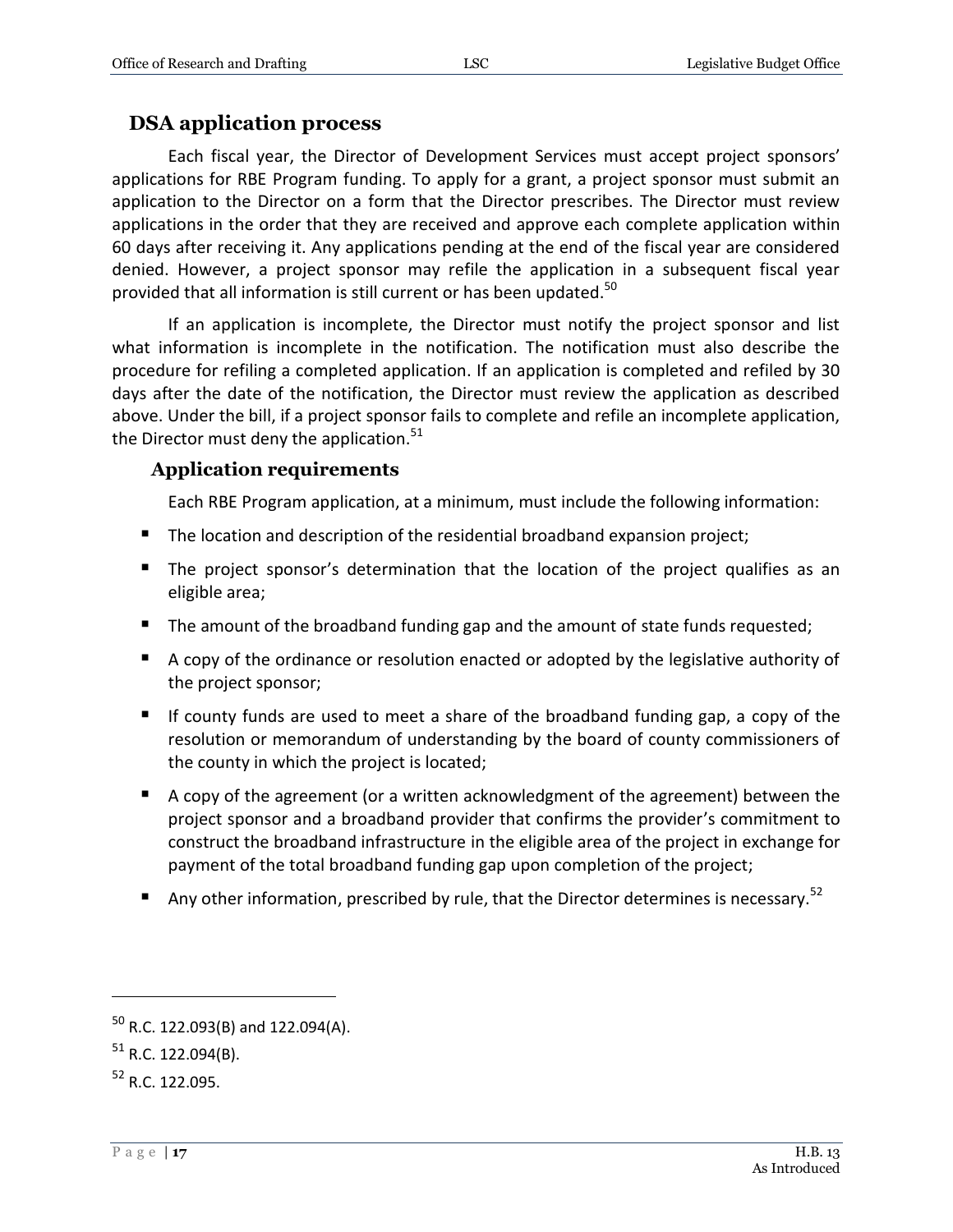### <span id="page-17-0"></span>**DSA grant funds**

The bill requires DSA to fund applications for residential broadband expansion projects on a first-come, first-served basis until program funds for the fiscal year are no longer available. The amount of funding each project receives under the bill is equal to one-third of the total cost of the broadband funding gap for that project, except as provided in DSA rules adopted by the Director (see "**RBE program rules**" below). Under the bill, the cumulative total of the grants awarded for a biennium may not exceed \$2 million.<sup>53</sup>

### **Ohio Broadband Development Grant Fund**

<span id="page-17-1"></span>The bill requires the Director of the Office of Budget and Management, in consultation with the Director of Development Services, to identify \$2 million within the DSA budget on July 1, 2019 (or as soon as possible after that date) and transfer that amount to the Ohio Broadband Development Grant Fund created by the bill. The bill makes an appropriation in that amount for FY 2020. $54$ 

### <span id="page-17-2"></span>**Broadband infrastructure ownership**

The bill specifies that a broadband provider selected to provide last mile service under an RBE Program is the sole owner of the infrastructure installed pursuant to the Program. The provider is solely responsible for ongoing maintenance and upgrades to the infrastructure.<sup>55</sup>

### <span id="page-17-3"></span>**RBE Program rules**

The Director of Development Services must adopt rules for the RBE Program established under the bill. The rules must establish an application form and application procedures for the Program and may include (1) other requirements for the application in addition to those specified in the bill and (2) procedures for and circumstances under which partial funding of applications or funding applications on a basis other than first come, first served is permitted.  $56$ 

### <span id="page-17-4"></span>**DSA annual report**

The bill requires DSA to include information related to the RBE Program in its annual report of transactions and proceedings required of all state departments under current law. The number of program applications received, the number of applications that received funding, the amount of broadband infrastructure constructed in eligible areas, and the number of residences receiving broadband service for the first time under the program for that year must be included in the report.<sup>57</sup>

 $\overline{a}$ 

 $55$  R.C. 122.0923.

<sup>53</sup> R.C. 122.093(A).

<sup>&</sup>lt;sup>54</sup> Section 3.

<sup>&</sup>lt;sup>56</sup> R.C. 122.0929.

<sup>&</sup>lt;sup>57</sup> R.C. 122.0927.